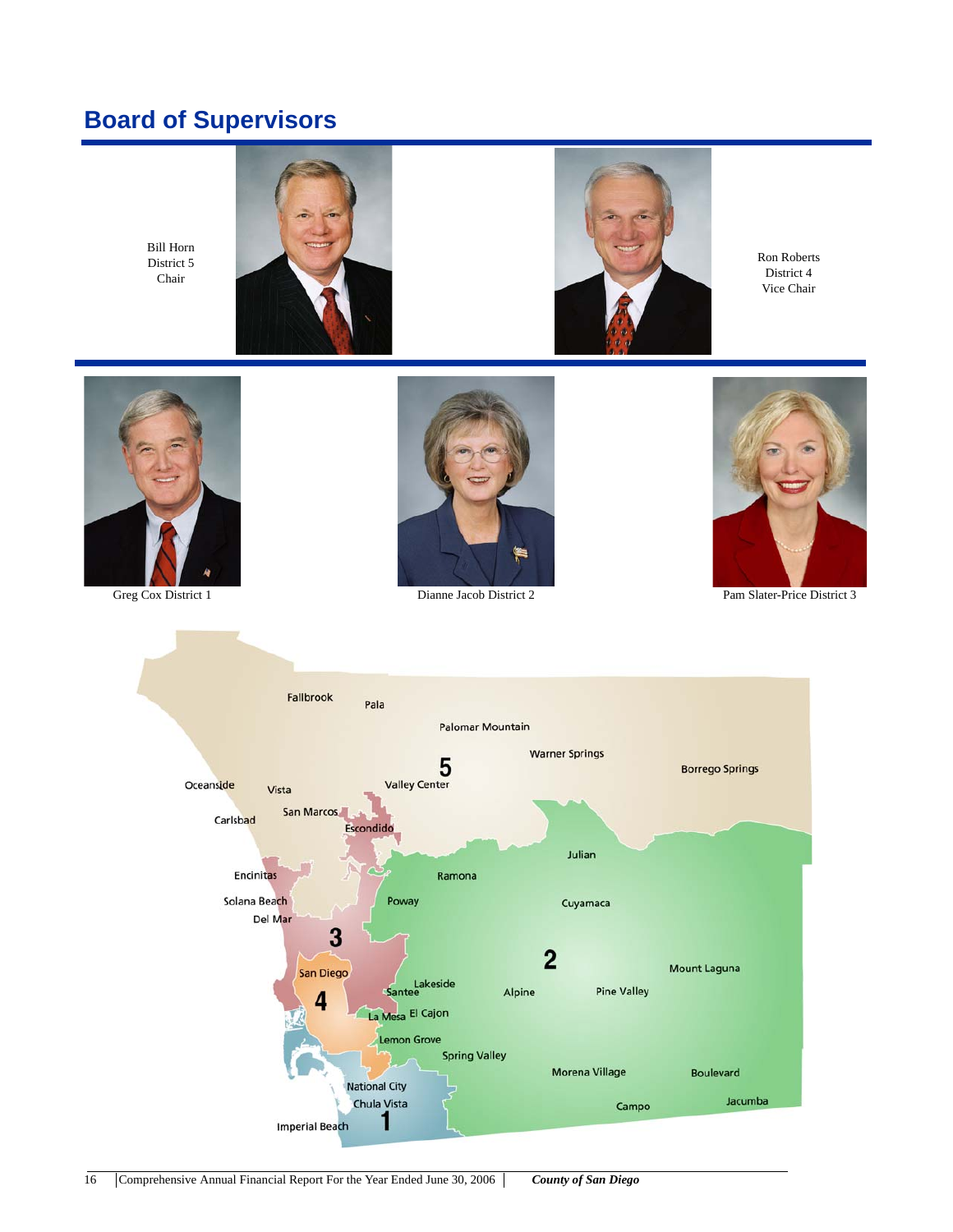

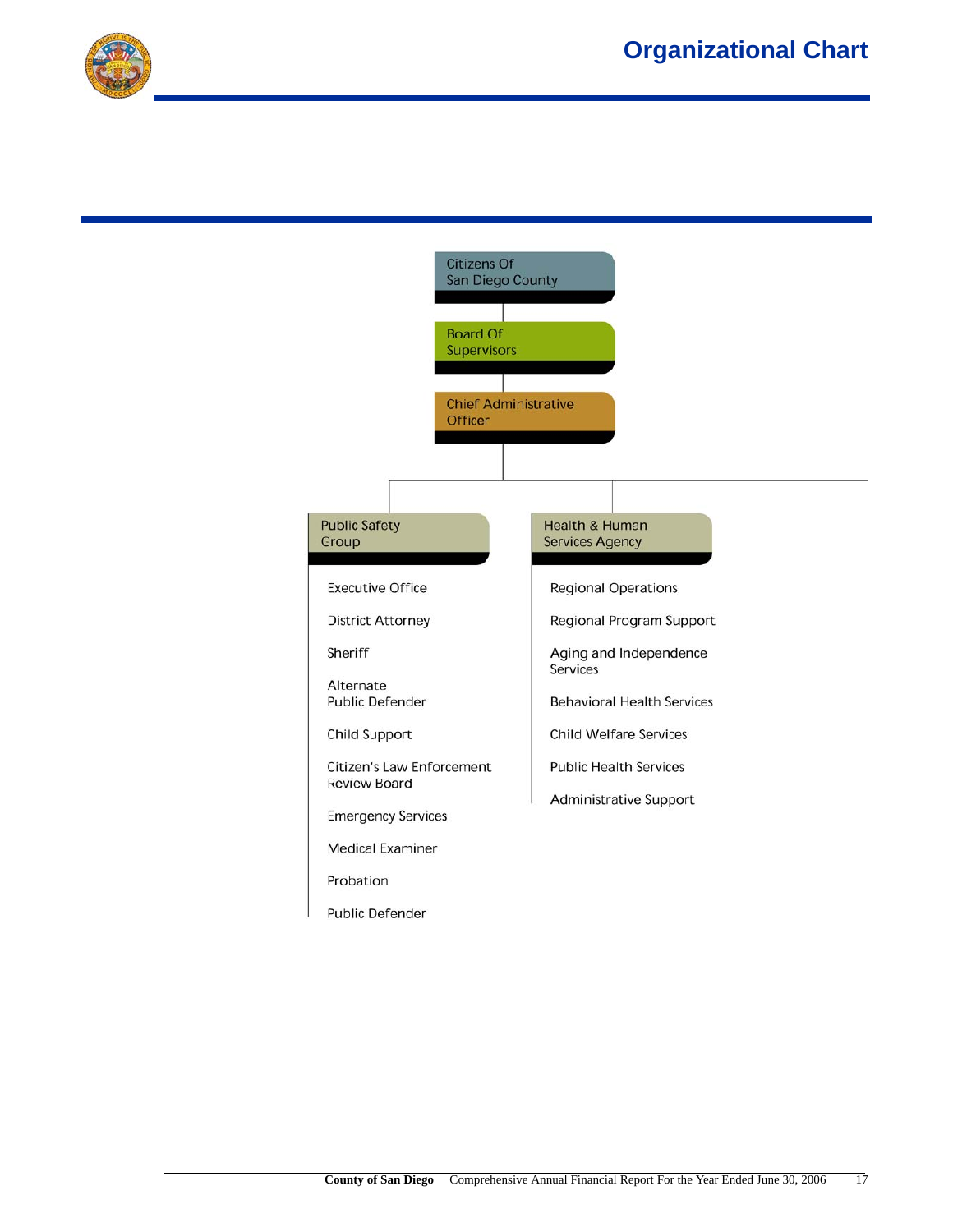

### Land Use & **Environment Group**

**Executive Office** 

SanGIS

Agriculture, Weights & Measures

Air Pollution Control **District** 

**Environmental Health** 

Farm & Home Advisor

Parks & Recreation

Planning & Land Use

**Public Works** 

#### Community **Services Group**

**Executive Office** 

**Animal Services** 

County Library

**General Services** 

Housing & Community Development

**Purchasing & Contracting** 

**Redevelopment Agency** 

**Registrar Of Voters** 

### **Finance & General Government Group**

**Executive Office** 

Assessor/Recorder/ **County Clerk** 

**Treasurer-Tax Collector** 

Auditor & Controller

County Technology Office

**Civil Service Commission** 

Clerk of the Board of Supervisors

**County Counsel** 

**Grand Jury** 

**Human Resources** 

Media & Public Relations

**CAC Major Maintenance**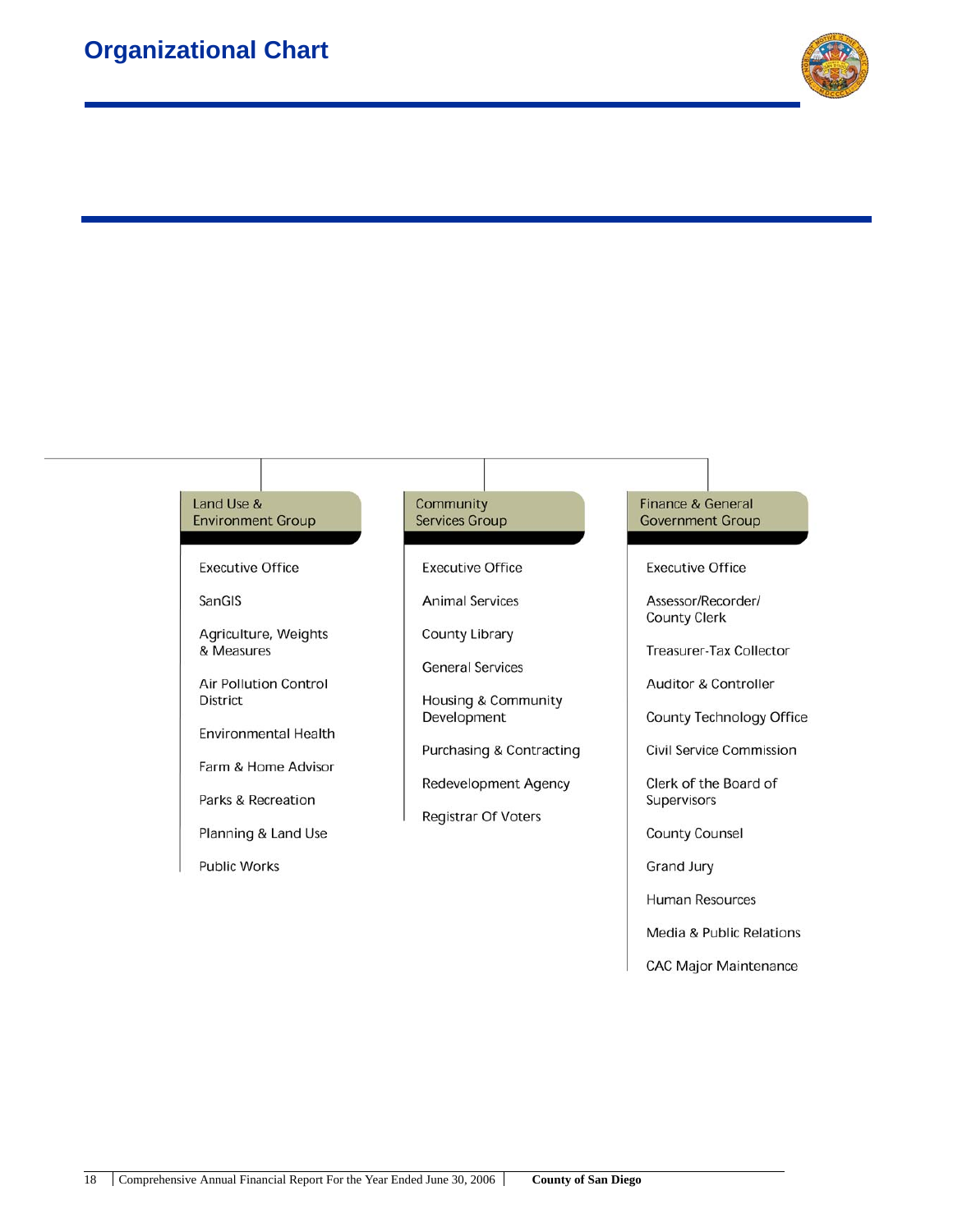

# **OTHER COUNTY OFFICERS**

## **Chief Administrative Office**

### **Elected Officials**

# **General Managers**

## **Department Heads**